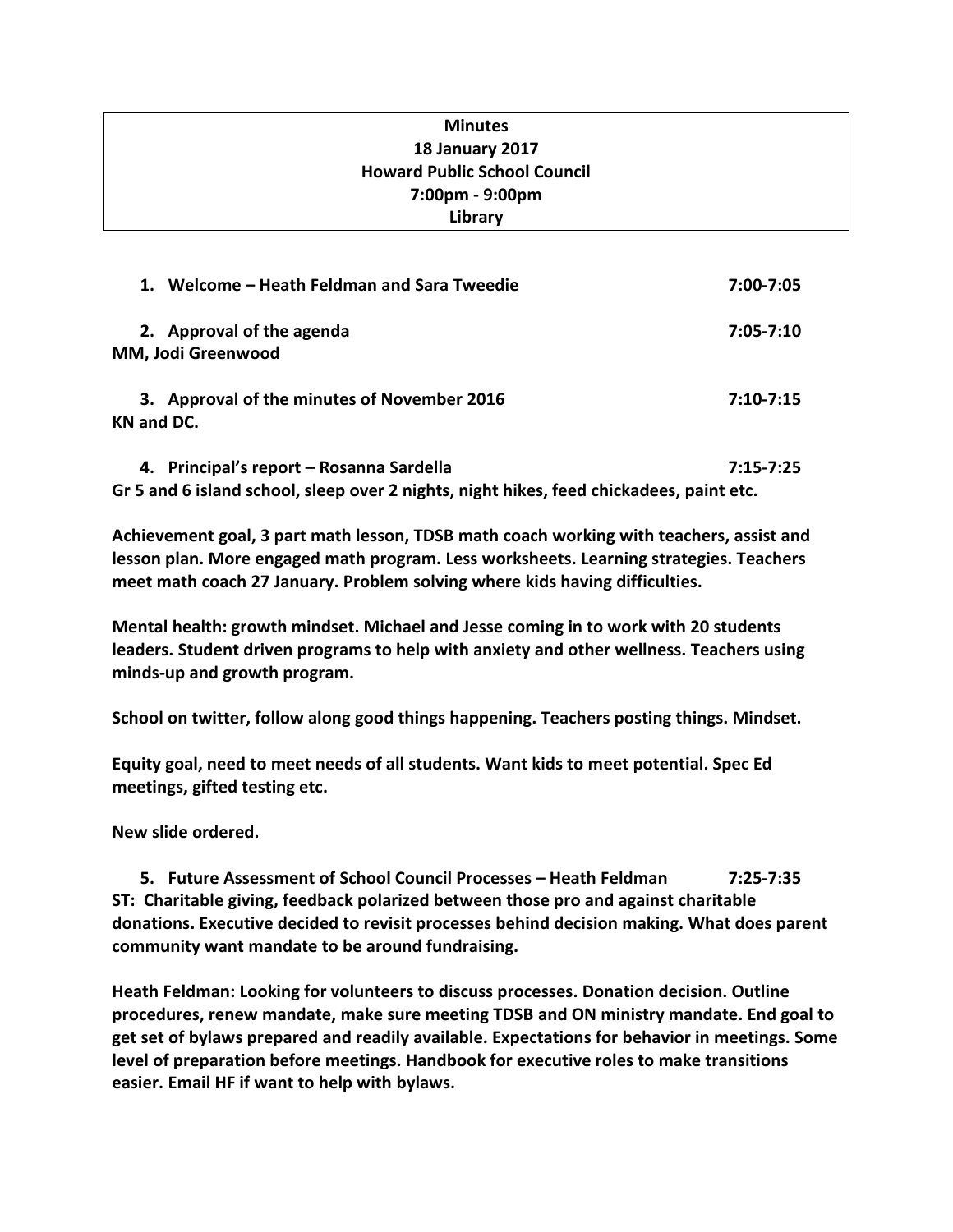**Aileen MacDonald, some concern that could be a big project. More finetune current situation. Should work on communication.** 

**ST: need actual mandate about fundraising, charitable donations. Ground rules in place.** 

**HF complaints about voting process as well that need to be addressed.**

**KN: hours dealing about minutiae. Come to meetings if you want a vote. Tighten up process so can focus on decisions.** 

**EM: culture of school changes so often can't/shouldn't codify too much. Need fluidity.** 

**LZ: Good idea to take temperature of parents in spring, in fall on donation issue**

**KL: process in place then less to complain about. Should advertise idea of donation so can solicit more ideas. Don't just give to one brought up in room. Process in place. No misunderstanding between people who donate/volunteer and executive. People don't want to donate to just any cause. Want say in decision making**

**6. Finance Update and Budget -- Tory Millar 7:35-7:40 Reserve down about 1500, some additional costs to fall fete in. Currently at 14,500. Should be 3-5000. Have roughly 10,000 to spend. KN warning may not make full amount on pizzas.** 

**Ways to spend reserve:**

**Piano, idea that will put 6000 towards piano to match parent donations if parents can raise \$5000, have social, outreach.**

**Learning classroom looking for money \$2000 request.**

**Ask for \$1000 for more racks for winter clothes for juniors. Total 9000 of 11,000**

**7. Committee Updates 7:40-8:20**

**Mental Health – Michelle (budget \$3000) 1500 for friendship bench, 500-600 to screenager screening, possibly at revue? Open to other schools. Need its full budget.**

### **Arts – Candice (Budget \$13,500)**

**Performance, jk-1 Munschtime, grade 2-6 James and the Giant Peach, both at YPT. Each class professional artist to come in to class or go out, Harbourfront some classes. Arts council provides 10 options to teachers, teachers choose. Offer in French for French classes, English for English classes. Try to do school mural but unlikely to afford it this year. Last year's mural not in great shape. Will take it down, keep top half, touch it up then put it inside. Plan for next year's program in spring. Happy to have new members. All money spent for the year.**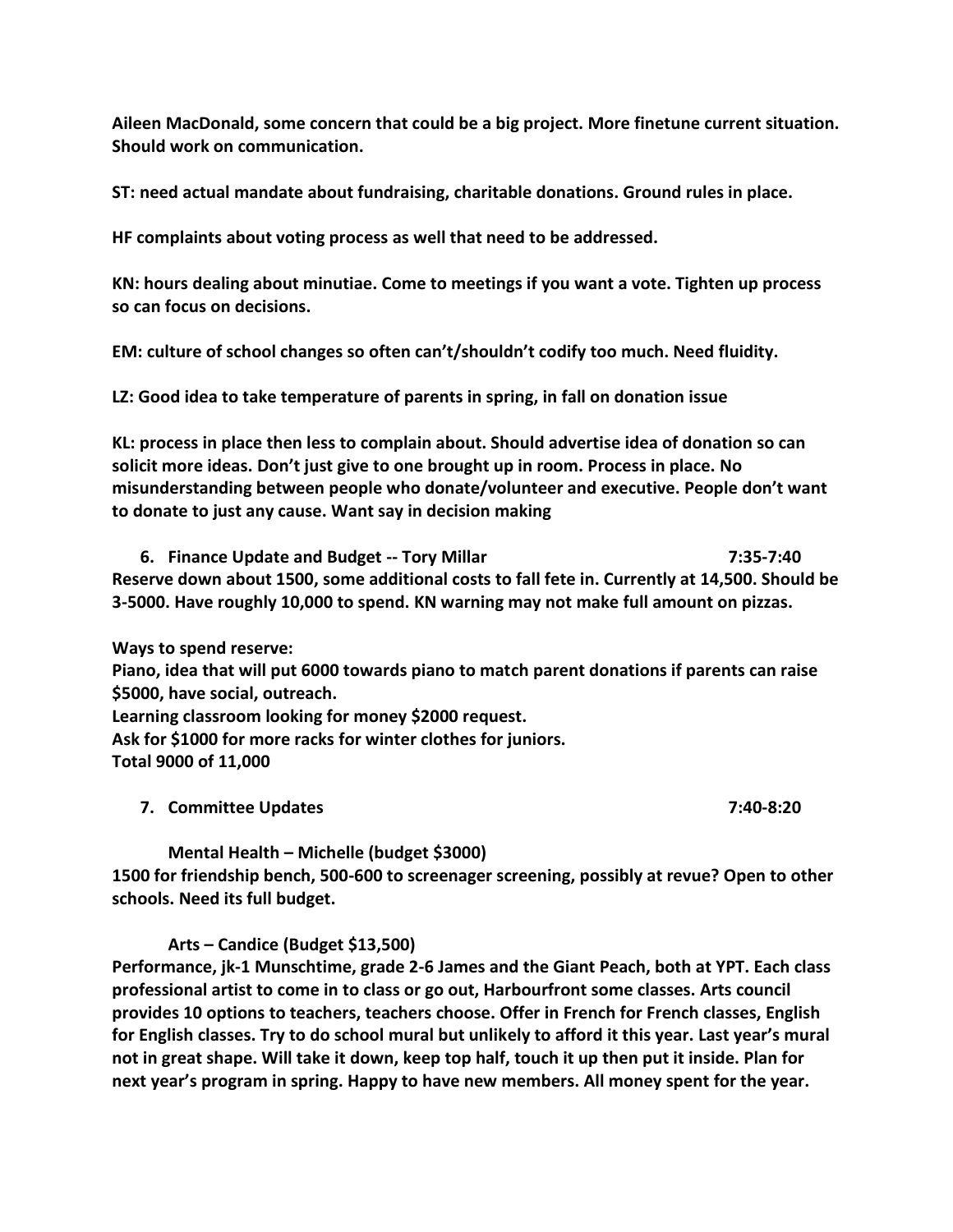#### **Tech – Dorothy (Budget \$11,000)**

**Spent all money. 80 Chromebooks over last few years. Carts well used by juniors. 20 in library may be underutilized, starting to assign them to teachers/kids instead of library. Moving towards projector, document camera in each classroom. Need to start planning for when first chrome books die out. Early ones now 3 years old. May need replacement. Starting long term planning, survey to teachers on what they need. Should give one to teachers so can learn how to use them?** 

**Ipads for primary well used.**

**Library 23 desktops, 10 new laptops, some old laptops. Can meet needs of full class.** 

### **Sports – Kathy (Budget \$2750)**

**DPA equipment in fall. Set of balls, Frisbees, hula hoops etc to get kids moving. Others yoga. Ping pong set for one set. New baseball equipment, baseballs. New hockey nets.**

**Mr. P: new uniforms needed in bigger sizes. Kids getting bigger. Set of 60 would cover two teams of 15 for both Mr P and Ms Ringler. Idea to sell old shirts for a toonie. \$500 for new shirts. JG: could keep old shirts for field trips. Maybe charge more, \$5 per shirt?**

**KN: mini soccer tournament in spring during school time. Need volunteers to help run program, coaching kids for a few practices. Will do shout out on blog.**

# **STEM – Liz (Budget \$3800)**

**Dorothy and Mina running tech club with 5 and 6s, will do 3-4s in feb/march, 1 and 2s in late spring. Mme Rachadi working with parents. Able to take 40 of 50 applicants for grade 5 and 6. Maybe do one big installation of all groups at end of the year.** 

**STEAM night in May. May team up with PRO grant which is for science night.** 

### **Environment/Eco-Club – Lesley (Budget \$1500)**

**\$850 to cover cost of planting in spring. Underbudget currently. Waste audit ongoing. Working on litter-less lunch. Trying to get green bins in washrooms, classrooms for paper towels and tissues. Yard cleanup embraced by kindergarten classes. TDSB did yard review, looking at removing invasive species. Planning butterfly gardens. Want eco-steward in classrooms, not just earth buddies. Earth day parade, tree mulching, earth day resolutions for kids/classes. Starting walk to school days again soon.** 

**Nutrition – Heath (\$1750 including \$500 for Shac)**

**Overbudget. Bought rainy day kits for gym, four coat racks for gym for winter gear, hand sanitizers for gym. Right now have enough for primaries. Need more for juniors Seminar on healthy snacks on February 22nd in library, \$10 to cover costs.** 

**LZ: could we encourage kids to wash hands before going to gym for lunch. Discussed at staff meetings etc. Better to wash hands than use hand sanitizer.**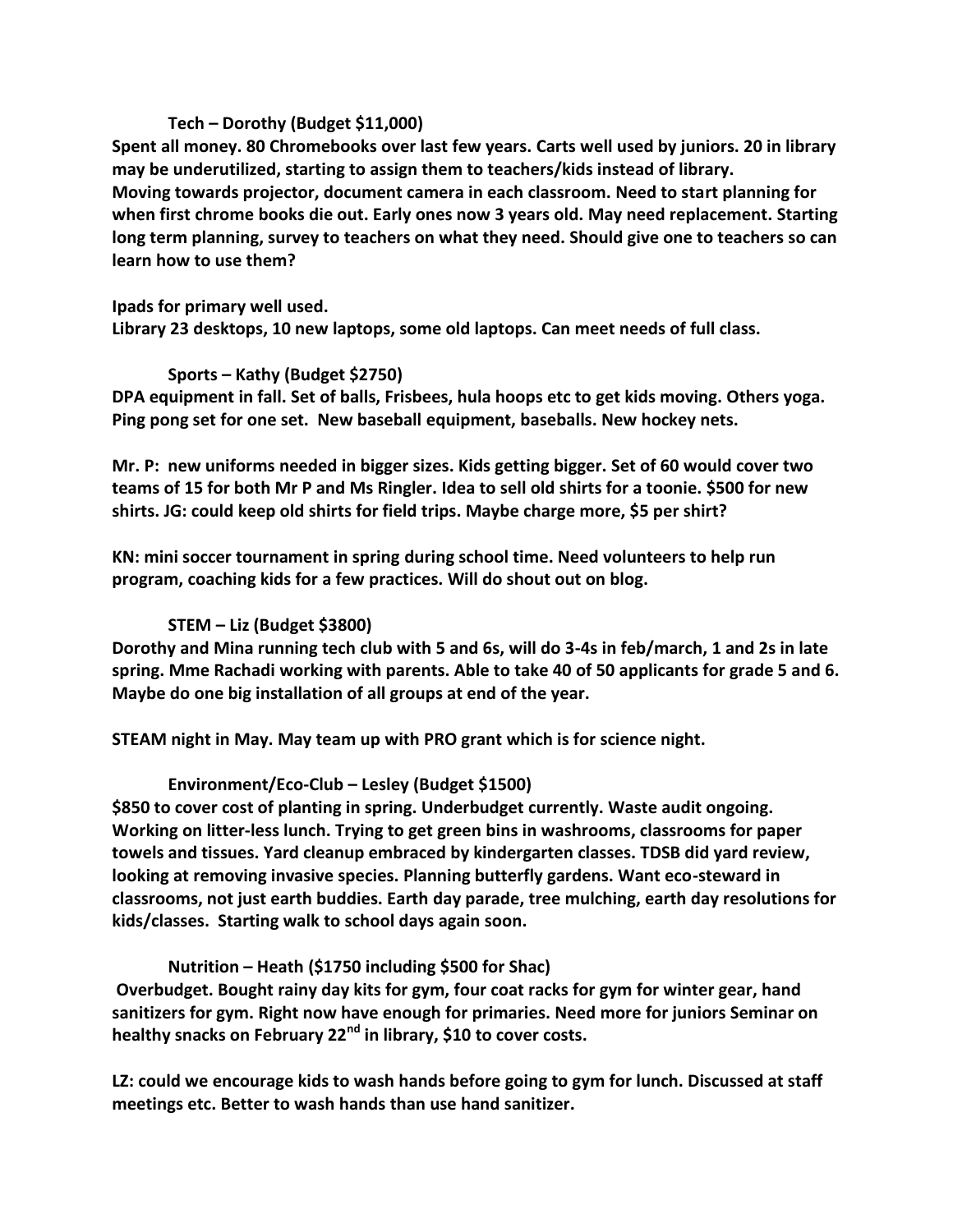**EM: looking at lunch lady program along with Katrin Lepin and ZT. Extensive menu. Order off menu, not set menu. Might be worth looking in to.**

**8. Charitable Donation Revisit (Frank Oke) 8:20-8:45 HF: complaints about process around donations from several parents. One complaint that shouldn't have had the person who put forward proposal in the room for the vote. Question about advance notice about amount of funds being donated. Need more clarity about dollar amount being donated. Complaint that no notice that would be dance a thon funds and not another source.** 

**Executive found it was shared in meetings in Sept and October, represented majority of votes of people at November meeting. Need to honour decision of room but put clarity around dollar amount.** 

**Secondary school for kids with educational challenges. Funds for alumni night so can celebrate graduates, some found jobs, volunteering, idea to share with current students. Host night evening for current families and graduates.** 

**AM: Decision in November meeting. Spending guidelines in Sept meeting, discussed at October meeting. Process is those in room vote, we already voted. Would not rescind decision. Can't make everyone happy.** 

**Lisanne (LG): what is community outreach under budget. Does charitable donation fall under this or separate? Would like to help define process. Don't want parent group raising money for charities. Children should be part of charitable giving. Lesley Smeaton: kids need to be leaders in process. Need to work on social justice element in school.**

**AM: vote on spending priorities at Sept meeting.** 

**Samantha Hodder: concern around how much money being spent, plan not detailed enough, no connection to children. Process made out of guilt, not a conscious decision.** 

**EM: partnering with school who can't fundraise enough on its own. Targeted proposal, not done out of guilt. Support council donating money.** 

**ST: What is our mandate. All initiatives (parent, student, teacher) same parents. Should work together. Money just for Howard school/students? Some donations? Only donations if student driven?** 

**LZ: dance-a-thon chosen years ago so everyone aware what money going to. Can donate or not. Not out of bigger budget so everyone can make individual choice.**

**LP: branded fundraiser, everyone knows where it goes. Have to pay attention.**